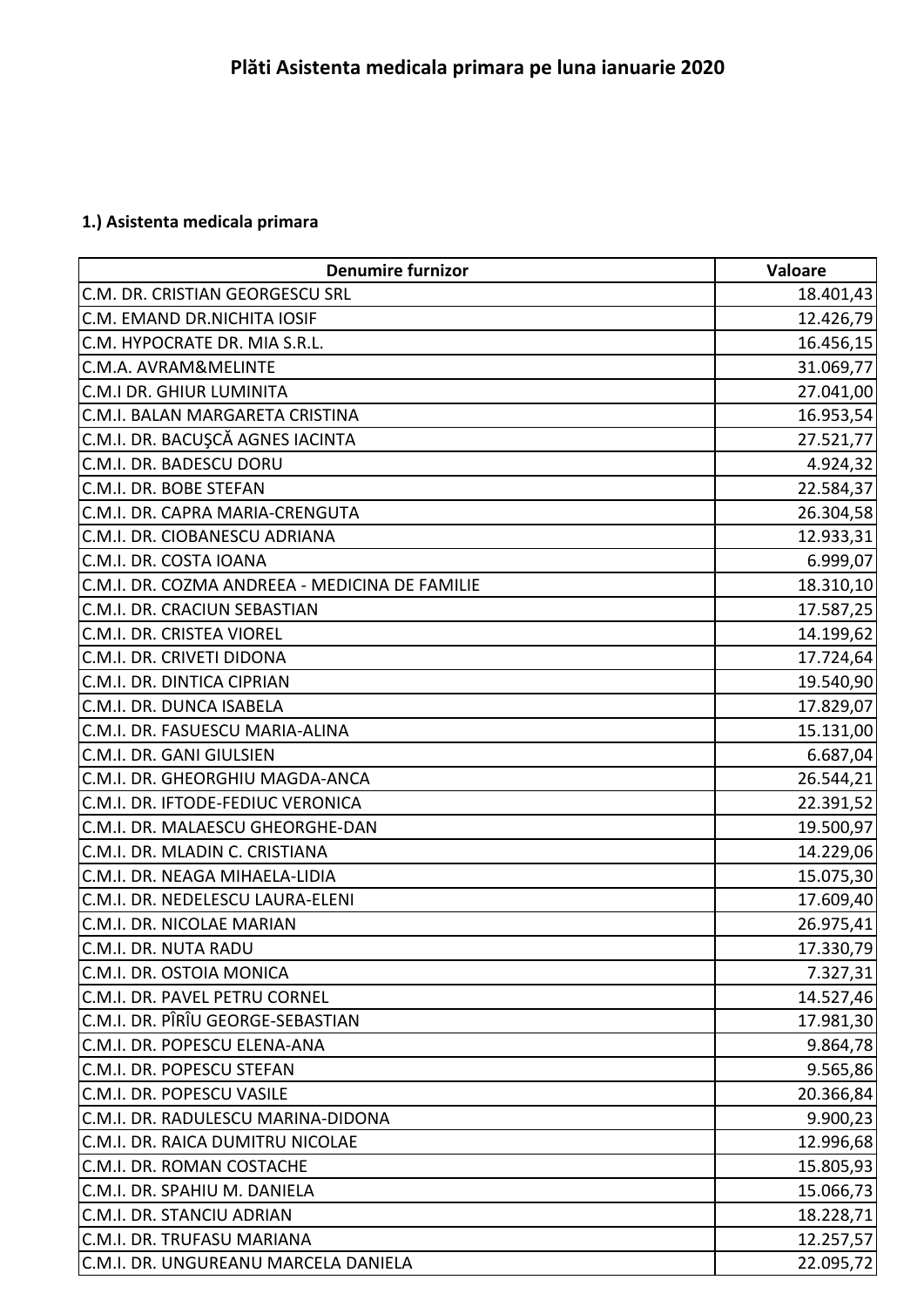| C.M.I. DR.ILIES ILEANA-LUMINITA MEDICINA DE FAMILIE ACUPUNCTURA           | 19.874,44              |
|---------------------------------------------------------------------------|------------------------|
| C.M.I. M.G. DR. BOROS OLIMPIU-RADU                                        | 9.852,47               |
| C.M.I. MED. FAM. DR. MANOLE CORNELIA-ALEXANDRA                            | 17.758,65              |
| C.M.I. STANCIULESCU GEORGIANA                                             | 14.675,09              |
| C.M.I.DR.GHITOIU GHERGHINA                                                | 19.083,36              |
| C.M.I.R. IZVORUL SANATATII S.R.L.                                         | 9.506,65               |
| C.M.M.F. DR MIHAILOV LILIANA                                              | 16.626,79              |
| C.M.MED MIN DR. PRUNA SILVIA                                              | 21.021,59              |
| CAB.MED. GEN. DR. VLASIN SERGIU                                           | 8.153,36               |
| CABINET MEDICAL DE FAMILIE DR. COMISEL GABRIELA SRL                       | 17.607,96              |
| <b>CATMED SRL</b>                                                         | 26.195,05              |
| <b>CAVIMED</b>                                                            | 20.468,53              |
| CENTRUL MEDICAL DE DIAGNOSTIC SI TRATAMENT AMBULATORIU SI MED.            | 577.984,46             |
| <b>PREVENTIVA</b>                                                         |                        |
| CENTRUL MEDICAL DIEFFENBACHIA DIAGNOSTIC SRL                              | 10.965,93              |
| <b>CENTRUL MEDICAL LIAD SRL</b>                                           | 11.809,05              |
| <b>CENTRUL MEDICAL RODICA SRL</b>                                         | 13.511,57              |
| CM. DR. CHIORALIA N CARMEN SORINA - CABINETE MEDICALE ASOCIATE MG         | 31.887,77              |
| <b>CMAMF DR. IVANCIU IONEL</b>                                            | 19.353,82              |
| CMAMF DR.ALEXANDRU CRISTINA                                               | 24.897,78              |
| CMI - BUCUR I. ILEANA                                                     | 9.972,16               |
| CMI - BUSNEAG I. ILIANA CARMEN                                            | 23.080,64              |
| <b>CMI ALBU DANIEL</b>                                                    | 10.700,50              |
| <b>CMI BANU DANIEL</b>                                                    | 13.010,27              |
| CMI BARI GHEORGHE IULIANA                                                 | 20.959,54              |
| <b>CMI CARTAS DR SAVA DAN</b>                                             | 22.882,04              |
| <b>CMI DERIOIU DANIEL IONUT</b>                                           | 11.323,12              |
| CMI DOGARU P. PETRU                                                       | 14.778,35              |
| CMI DR BUZESCU DAN AUREL                                                  | 18.595,86              |
| <b>CMI DR CATOIU LAVINIA</b>                                              | 14.348,38              |
| CMI DR CEAUSU ANDREEA MAGDALENA                                           | 18.273,42              |
| CMI DR DELEANU CRISTIAN-DANIEL                                            | 8.093,09               |
| CMI DR DINULESCU DANIELA MEDICINA DE FAMILE SI RECUPERARE, MEDICINA FIZIO | 17.173,70              |
| <b>CMI DR DODU CORNELIA</b>                                               | 12.561,54              |
| CMI DR DRAGHICI MARIA ELIDA                                               | 16.743,00              |
| <b>CMI DR FILIP AURELIAN</b>                                              | 11.775,36              |
| CMI DR GHICA-RADU ADRIANA                                                 | 26.587,74              |
| <b>CMI DR HOBLE ANA</b>                                                   | 20.082,13              |
| CMI DR IONESCU RAFAEL                                                     | 18.384,96              |
| <b>CMI DR MUSAT IULIANA</b>                                               | 19.431,68              |
| CMI DR NEGRU CRISTIAN                                                     | 8.170,97               |
| CMI DR NICULESCU VICTORITA                                                | 11.272,63              |
| CMI DR POPESCU-LUNGU DANA-OLGA                                            | 19.779,28              |
| <b>CMI DR TINC DOINA</b>                                                  | 4.851,85               |
| CMI DR. BIRAU LUIGI GHEORGHE                                              | 19.726,01              |
| CMI DR. BJERKESTRAND ANDREEA FLORINA DANA                                 |                        |
| CMI DR. CAMBUROV MIHAELA LOREDANA                                         | 21.643,86<br>12.232,69 |
|                                                                           |                        |
| CMI DR. CHIFOREANU GABRIEL<br>CMI DR. COJOCARU VALENTIN                   | 14.600,97              |
| CMI DR. COSTANGIOARA VALERIU                                              | 6.277,75               |
|                                                                           | 18.485,20<br>19.478,40 |
| CMI DR. DUMAN NICOLAE                                                     |                        |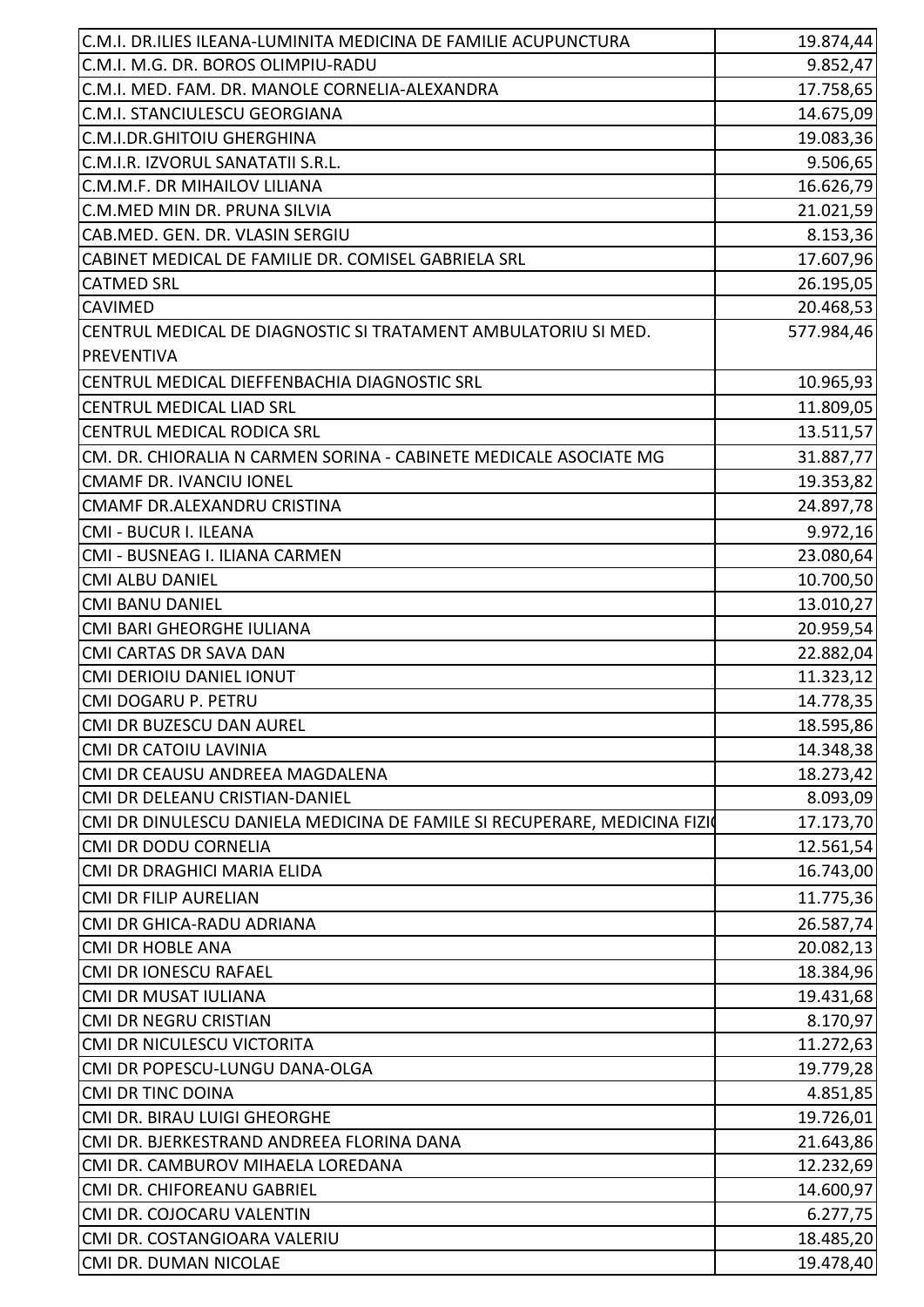| 26.705,95<br>11.624,21<br>CMI DR. FLORIAN PETRUTA<br>15.071,88<br>CMI DR. GAVRILA CONSTANTIN<br>CMI DR. GINGU VALI<br>22.756,79<br>19.147,99<br>CMI DR. GUZU CRISTINA<br>CMI DR. HUDICI VIRGILIU-DANIEL<br>19.953,70<br>CMI DR. ILIE MARGARETA<br>15.787,97<br>18.098,92<br>CMI DR. ION MIHAITA EMILIAN<br>CMI DR. KRAKSNER SRL<br>CMI DR. LINA ION<br>CMI DR. MARGINEAN ANDREEA<br>CMI DR. NEDELCU VIVIANA<br>CMI DR. NICOLAE SICINSCHI MIOARA<br>CMI DR. ONEL MADALINA ELENA<br>CMI DR. POPA ELENA RAMONA<br>CMI DR. POPA NICOLAE-CIPRIAN<br>CMI DR. POPESCU ALEXANDRU<br>CMI DR. RADUCANU ELENA-IULIANA<br>17.077,84<br>CMI DR. RUSI EMILIANA<br>19.626,61<br>CMI DR. SANDU CARMEN C.MEDIS<br>CMI DR. SCHIBA MIHAI NICOLAE |
|-------------------------------------------------------------------------------------------------------------------------------------------------------------------------------------------------------------------------------------------------------------------------------------------------------------------------------------------------------------------------------------------------------------------------------------------------------------------------------------------------------------------------------------------------------------------------------------------------------------------------------------------------------------------------------------------------------------------------------|
|                                                                                                                                                                                                                                                                                                                                                                                                                                                                                                                                                                                                                                                                                                                               |
|                                                                                                                                                                                                                                                                                                                                                                                                                                                                                                                                                                                                                                                                                                                               |
|                                                                                                                                                                                                                                                                                                                                                                                                                                                                                                                                                                                                                                                                                                                               |
|                                                                                                                                                                                                                                                                                                                                                                                                                                                                                                                                                                                                                                                                                                                               |
|                                                                                                                                                                                                                                                                                                                                                                                                                                                                                                                                                                                                                                                                                                                               |
|                                                                                                                                                                                                                                                                                                                                                                                                                                                                                                                                                                                                                                                                                                                               |
| 12.062,37<br>19.365,65<br>17.944,75<br>19.580,96<br>13.843,53<br>18.833,49<br>6.925,63<br>16.319,78<br>11.279,10<br>10.854,51<br>8.523,37                                                                                                                                                                                                                                                                                                                                                                                                                                                                                                                                                                                     |
|                                                                                                                                                                                                                                                                                                                                                                                                                                                                                                                                                                                                                                                                                                                               |
|                                                                                                                                                                                                                                                                                                                                                                                                                                                                                                                                                                                                                                                                                                                               |
|                                                                                                                                                                                                                                                                                                                                                                                                                                                                                                                                                                                                                                                                                                                               |
|                                                                                                                                                                                                                                                                                                                                                                                                                                                                                                                                                                                                                                                                                                                               |
|                                                                                                                                                                                                                                                                                                                                                                                                                                                                                                                                                                                                                                                                                                                               |
|                                                                                                                                                                                                                                                                                                                                                                                                                                                                                                                                                                                                                                                                                                                               |
|                                                                                                                                                                                                                                                                                                                                                                                                                                                                                                                                                                                                                                                                                                                               |
|                                                                                                                                                                                                                                                                                                                                                                                                                                                                                                                                                                                                                                                                                                                               |
|                                                                                                                                                                                                                                                                                                                                                                                                                                                                                                                                                                                                                                                                                                                               |
|                                                                                                                                                                                                                                                                                                                                                                                                                                                                                                                                                                                                                                                                                                                               |
|                                                                                                                                                                                                                                                                                                                                                                                                                                                                                                                                                                                                                                                                                                                               |
|                                                                                                                                                                                                                                                                                                                                                                                                                                                                                                                                                                                                                                                                                                                               |
|                                                                                                                                                                                                                                                                                                                                                                                                                                                                                                                                                                                                                                                                                                                               |
| 16.768,62<br>CMI DR. SICLOVAN MARIA                                                                                                                                                                                                                                                                                                                                                                                                                                                                                                                                                                                                                                                                                           |
| 22.175,14<br>CMI DR. SPINEAN MONICA LUCIANA - MEDIC DE FAMILIE                                                                                                                                                                                                                                                                                                                                                                                                                                                                                                                                                                                                                                                                |
| 22.189,73<br><b>CMI DR. STAN RADU</b>                                                                                                                                                                                                                                                                                                                                                                                                                                                                                                                                                                                                                                                                                         |
| 13.366,15<br>CMI DR. TANASESCU LIVIU                                                                                                                                                                                                                                                                                                                                                                                                                                                                                                                                                                                                                                                                                          |
| CMI DR. TASCAU CLAUDIU SORIN<br>18.458,06                                                                                                                                                                                                                                                                                                                                                                                                                                                                                                                                                                                                                                                                                     |
| 9.168,52<br>CMI DR. TOMA DORIN PETRU                                                                                                                                                                                                                                                                                                                                                                                                                                                                                                                                                                                                                                                                                          |
| 13.094,09<br>CMI DR. ZANFIR MARIAN                                                                                                                                                                                                                                                                                                                                                                                                                                                                                                                                                                                                                                                                                            |
| 10.336,07<br>CMI DR.MIHAI MIHAELA DANIELA                                                                                                                                                                                                                                                                                                                                                                                                                                                                                                                                                                                                                                                                                     |
| 13.943,10<br><b>CMI DR.MIHUT GEORGETA</b>                                                                                                                                                                                                                                                                                                                                                                                                                                                                                                                                                                                                                                                                                     |
| <b>CMI DR.MITROI CORNEL</b><br>18.151,51                                                                                                                                                                                                                                                                                                                                                                                                                                                                                                                                                                                                                                                                                      |
| 8.037,06<br>CMI DR.PREDETEANU NARCISA                                                                                                                                                                                                                                                                                                                                                                                                                                                                                                                                                                                                                                                                                         |
| CMI DR.STEFANESCU CRISTINA<br>15.201,80                                                                                                                                                                                                                                                                                                                                                                                                                                                                                                                                                                                                                                                                                       |
| CMI DR.TRANDAFIR ILEANA<br>14.636,39                                                                                                                                                                                                                                                                                                                                                                                                                                                                                                                                                                                                                                                                                          |
| 17.084,54<br><b>CMI DR.TUDOSE CRISTIAN</b>                                                                                                                                                                                                                                                                                                                                                                                                                                                                                                                                                                                                                                                                                    |
| <b>CMI GHINEA ILEANA</b><br>13.751,83                                                                                                                                                                                                                                                                                                                                                                                                                                                                                                                                                                                                                                                                                         |
| 20.632,57<br>CMI MF DR. RUSU FLORIN                                                                                                                                                                                                                                                                                                                                                                                                                                                                                                                                                                                                                                                                                           |
| 19.671,51<br><b>CMI NEAGOE IRINA</b>                                                                                                                                                                                                                                                                                                                                                                                                                                                                                                                                                                                                                                                                                          |
| CMI PASLARU IULIANA-MIHAELA<br>15.455,44                                                                                                                                                                                                                                                                                                                                                                                                                                                                                                                                                                                                                                                                                      |
| <b>CMI SECRERIU VIRGIL</b><br>19.733,81                                                                                                                                                                                                                                                                                                                                                                                                                                                                                                                                                                                                                                                                                       |
| CMI TIPISCA SIMONA<br>10.335,52                                                                                                                                                                                                                                                                                                                                                                                                                                                                                                                                                                                                                                                                                               |
| 13.435,67<br>CMI UNGURU MIHAELA                                                                                                                                                                                                                                                                                                                                                                                                                                                                                                                                                                                                                                                                                               |
| 20.758,03<br>CMMF DR. IRIMIA I. EMILIA ALINA                                                                                                                                                                                                                                                                                                                                                                                                                                                                                                                                                                                                                                                                                  |
| DODI 5109 S.R.L.<br>13.162,27                                                                                                                                                                                                                                                                                                                                                                                                                                                                                                                                                                                                                                                                                                 |
| 19.440,68<br>DR.MORARU LUCIAN-CAB.CERC MILITAR                                                                                                                                                                                                                                                                                                                                                                                                                                                                                                                                                                                                                                                                                |
| <b>MARINA MED SRL</b><br>21.826,70                                                                                                                                                                                                                                                                                                                                                                                                                                                                                                                                                                                                                                                                                            |
| MED SAN FAM SRL<br>21.914,65                                                                                                                                                                                                                                                                                                                                                                                                                                                                                                                                                                                                                                                                                                  |
| <b>MEDFAMGRIG</b><br>18.785,89                                                                                                                                                                                                                                                                                                                                                                                                                                                                                                                                                                                                                                                                                                |
| <b>MEDICAL CLASS SRL</b><br>31.894,30                                                                                                                                                                                                                                                                                                                                                                                                                                                                                                                                                                                                                                                                                         |
| 8.966,54<br>METROPOLIS MEDICAL CENTER SRL                                                                                                                                                                                                                                                                                                                                                                                                                                                                                                                                                                                                                                                                                     |
| NICOMED ALFA SRL<br>17.700,17                                                                                                                                                                                                                                                                                                                                                                                                                                                                                                                                                                                                                                                                                                 |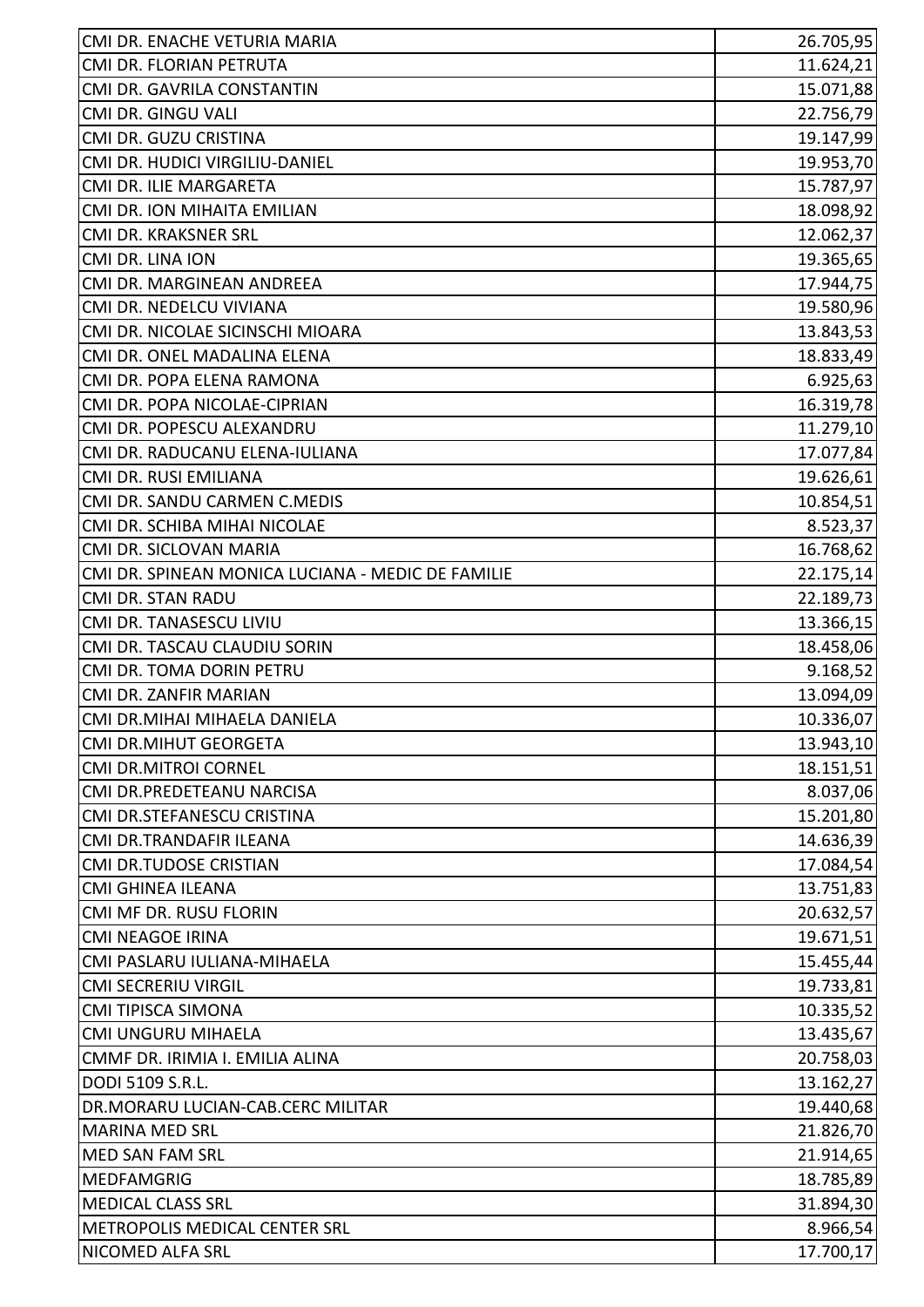| <b>OMNIPRAX MEDICALS S.R.L.</b>          | 24.761,71 |
|------------------------------------------|-----------|
| <b>PRANA SERV</b>                        | 8.445,63  |
| PSYHO-SOMA MED SRL                       | 22.515,52 |
| S.C. CABINET MEDICAL DR. LUCA S.R.L.     | 6.862,89  |
| S.C. CHIFANMED S.R.L.                    | 30.599,30 |
| S.C. DINU UROMEDICA SRL                  | 9.156,20  |
| S.C. DR. BLAJ ST. CABINET MEDICAL S.R.L. | 14.253,30 |
| S.C. FOCUS LAB PLUS S.R.L.               | 24.967,48 |
| S.C. HOMESON S.R.L.                      | 18.552,85 |
| S.C. LASER MED S.R.L.                    | 11.706,59 |
| S.C. LAUNER FARM S.R.L.                  | 58.714,75 |
| S.C. MEIROSU MED S.R.L.                  | 27.029,27 |
| S.C. MICS MED S.R.L.                     | 8.719,72  |
| S.C. NICOMED S.R.L.                      | 73.624,02 |
| S.C. PANAX MED S.R.L.                    | 8.469,16  |
| S.C. ROT DIAGNOSTIC & TRATAMENT S.R.L.   | 38.225,42 |
| S.C. SANILIFE HEALTH S.R.L.              | 11.243,36 |
| S.C.C.M. DR. GHEORGHE SORIN S.R.L.       | 17.932,93 |
| S.C.C.M. DR. STAN S.R.L.                 | 16.807,34 |
| S.C.M. PRIMA                             | 25.983,94 |
| <b>SC ALESSIA MED SRL</b>                | 14.763,00 |
| <b>SC AMICUS MED SRL</b>                 | 24.976,10 |
| <b>SC ANALIZE LABORATOR SRL</b>          | 14.953,91 |
| <b>SC ANGI MED CENTER TOP SRL</b>        | 6.801,82  |
| <b>SC BADIMEDSAN SRL</b>                 | 18.711,56 |
| <b>SC BERCENI MEDICAL SRL</b>            | 11.166,31 |
| <b>SC BORUM MEDICAL SRL</b>              | 32.403,52 |
| SC CAB.MED.DR.BUNDA ACHIM EMIL SRL       | 22.397,82 |
| SC CABIMEDPLUS SRL                       | 19.227,78 |
| SC CENTRUL MEDICAL GIRO SRL              | 25.836,72 |
| SC CENTRUL MEDICAL NICOMED SRL           | 16.741,30 |
| SC CENTRUL MEDICAL TINERETULUI SRL       | 30.142,72 |
| <b>SC CHIAJNA MEDICAL CENTER SRL</b>     | 11.318,02 |
| <b>SC CLINICA SF. LUCIA</b>              | 6.595,02  |
| <b>SC CLUBUL SANATATII SRL</b>           | 4.106,90  |
| SC DR HRIMIUC MINODORA SRL               | 21.818,90 |
| <b>SC ECHILIBRIUM MEDICAL SRL</b>        | 16.801,11 |
| <b>SC ECOFAMCLINICA SRL</b>              | 9.372,61  |
| <b>SC FAMILY PRAXIS SRL</b>              | 17.780,21 |
| <b>SC FAMILYMED CHIOSAC ANDREEA SRL</b>  | 19.635,28 |
| <b>SC GRIKAMED SRL</b>                   | 17.832,79 |
| <b>SC HOLISTIC MED SRL</b>               | 19.387,40 |
| <b>SC HUMAN MEDICAL CENTER SRL</b>       | 28.640,33 |
| <b>SC KASYA MEDICAL CENTER</b>           | 12.318,62 |
| <b>SC MED DR. MORARU SRL</b>             | 10.716,68 |
| <b>SC MEDEX SRL</b>                      | 18.087,29 |
| <b>SC MEDICAL MOTION SRL</b>             | 6.862,73  |
| SC MEMORMED S.R.L.                       | 32.546,79 |
| <b>SC MY CLINIC FOCSANI SRL</b>          | 47.517,44 |
| <b>SC NADMED LEADER SRL</b>              | 13.896,64 |
| <b>SC PAVAFAEZ MEDICAL SRL</b>           | 24.243,98 |